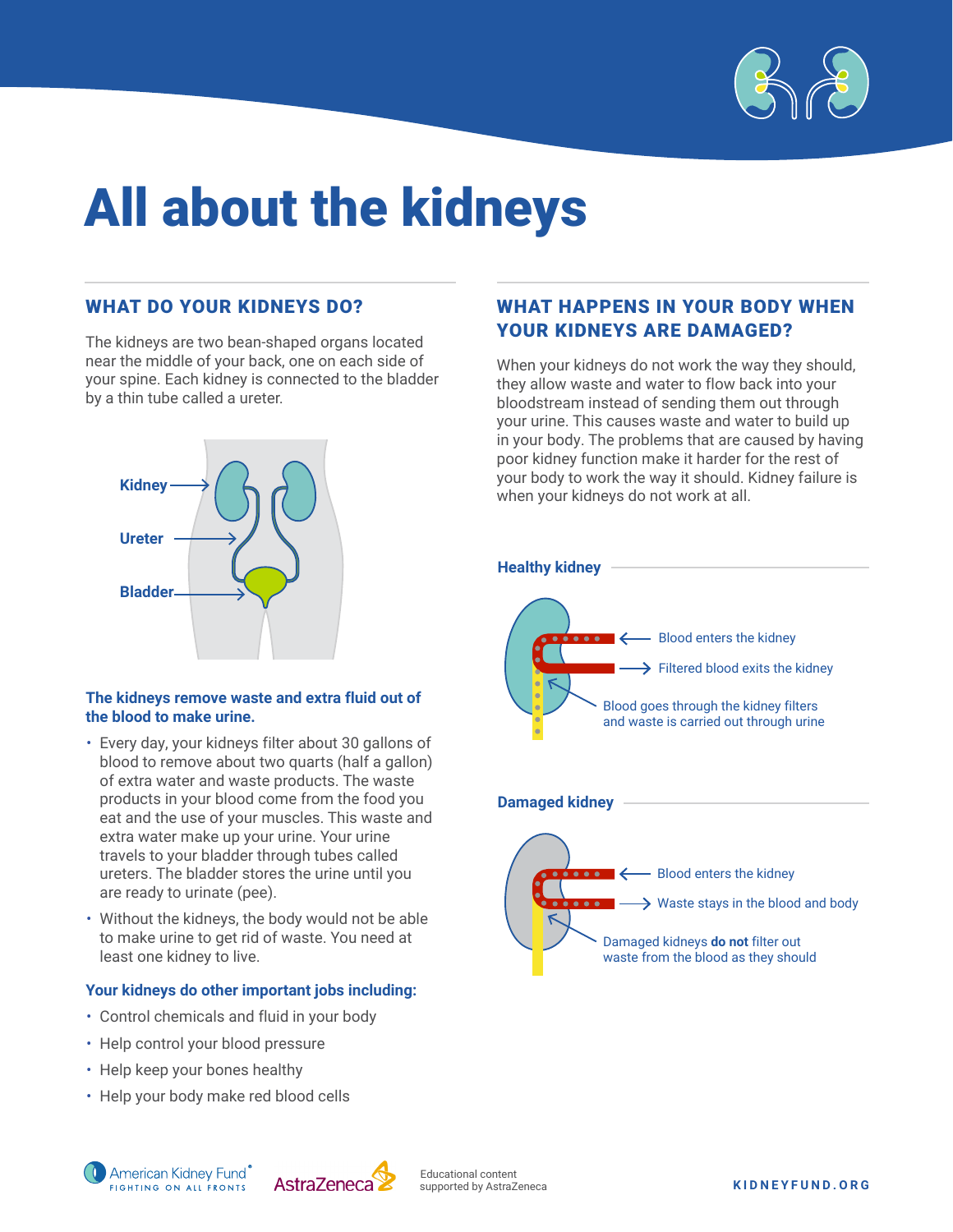

## Diabetes and kidney disease

**Diabetes is the most common cause of kidney disease.** Diabetes is a disease that causes your body to have trouble making or using insulin. Insulin is a hormone (a chemical your body makes) that helps your body turn the sugar you eat and drink into energy. Insulin controls the amount of sugar in your blood, and keeps the sugar at a healthy level.

#### DIABETES AND YOUR KIDNEYS

In a person with diabetes, insulin is not used the right way, and too much sugar stays in your blood. Over time, having too much sugar in your blood can damage the small blood vessels in your kidneys and can lead to kidney disease.

Diabetes can also damage the body's nerves. The nerves in your bladder make you feel like you need to urinate (pee) when your bladder is full. If your nerves are damaged, you might not feel the need to urinate. This can cause urine to build up in the bladder, or stay in the bladder too long, which can lead to kidney damage.



FIGHTING ON ALL FRONTS

AstraZeneca

#### YOU ARE AT HIGHER RISK FOR DIABETES IF YOU:

- Are over 45 years old
- Are overweight
- Have a family member with diabetes
- Are Black, Hispanic, Native American, Asian American or Pacific Islander
- Have high blood pressure

**If you think you might be at risk, talk to your doctor about getting tested.**

#### TESTS FOR DIABETES

**Fasting glucose test:** measures how much glucose (sugar) is in your blood after fasting (not eating or drinking) overnight.

- **Low risk of diabetes:** less than 99
- **High risk of diabetes:** 100 or higher

**Non-fasting glucose test:** measures how much glucose (sugar) is in your blood about 2 hours after you have had something to eat or drink.

- **Low risk of diabetes:** less than 140
- **High risk of diabetes:** 141 or higher

**A1C blood test:** used to diagnose diabetes or measure how well you are managing your diabetes if you already have it. It measures the average amount of glucose (sugar) that has been in your blood over the last three months.

- **Normal:** less than 5.7%
- **Pre-diabetes:** 5.7%-6.4%
- **Diabetes:** 6.5% or higher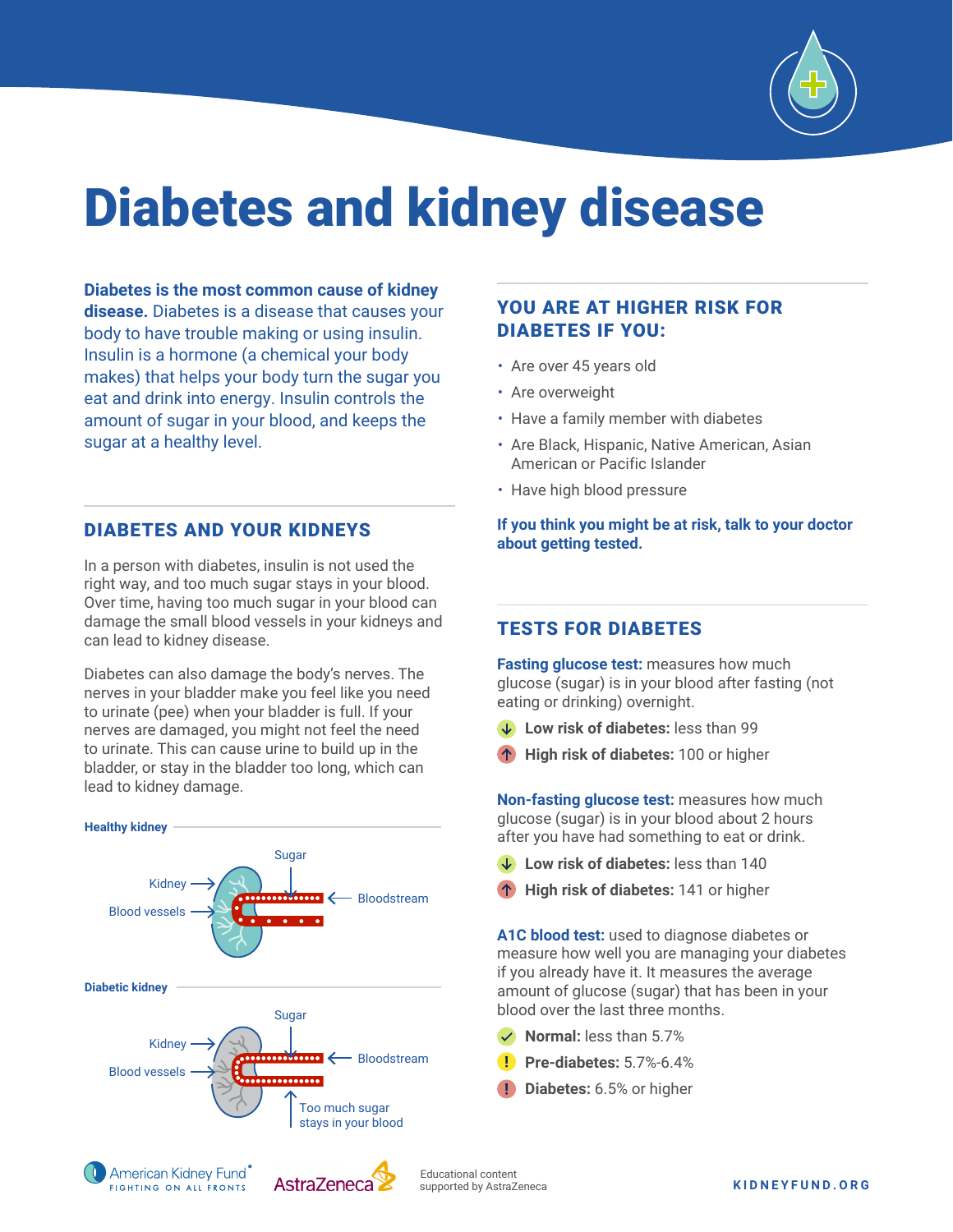

## Diabetes and kidney disease

#### CONTROL YOUR DIABETES TO SLOW DOWN KIDNEY DAMAGE AND PREVENT OR DELAY KIDNEY FAILURE.



#### **Control your blood sugar**

- Take your medicine exactly the way your doctor told you to.
- If you have diabetes, check your blood sugar often to know your levels. When you have diabetes, your blood sugar should be:
	- 70-130 before eating
	- less than 180 two hours after eating
	- 90-150 at bedtime
- Visit your doctor regularly, and have an A1C blood test at least two times a year. Aim to have an A1C of 7% or less if you have diabetes.



#### **Work with your health care team**

- Visit your doctor regularly. Tell them if your blood sugar is often too high or too low.
- Meet with a diabetes educator. A diabetes educator is a healthcare professional who can teach you how to manage your diabetes.



#### **Keep a healthy weight**

- Talk to your doctor about how much you should weigh.
- Even losing just a few pounds can make a big difference for your health.



#### **Follow a healthy meal plan**

- Meet with a dietitian. A dietitian can help you create a diabetes- and kidney-friendly eating plan that is right for you.
- Keep a low-salt, low-sugar diet. Limit unhealthy fats. Eat less than 13mg saturated fat per day and avoid trans fats (found on a nutrition label).
- Eat nutrient-rich foods like fruits, vegetables and whole grains. Choose foods that are high in fiber. Drink water instead of juice or soda.
- Practice portion control. Fill half your plate with fruits and vegetables, one quarter with lean protein (like chicken breast or fish) and one quarter with whole grains.



#### **Exercise most days of the week**

- Set a goal to exercise for 30 minutes a day, 5 days per week.
- Be creative! Try walking, dancing or playing a sport.



#### **Do not smoke or use tobacco**

- Smoking can make diabetes and kidney disease worse.
- Get advice from your doctor about how to quit.

For more information about the connection between diabetes and kidney disease, visit: KidneyFund.org/diabetes

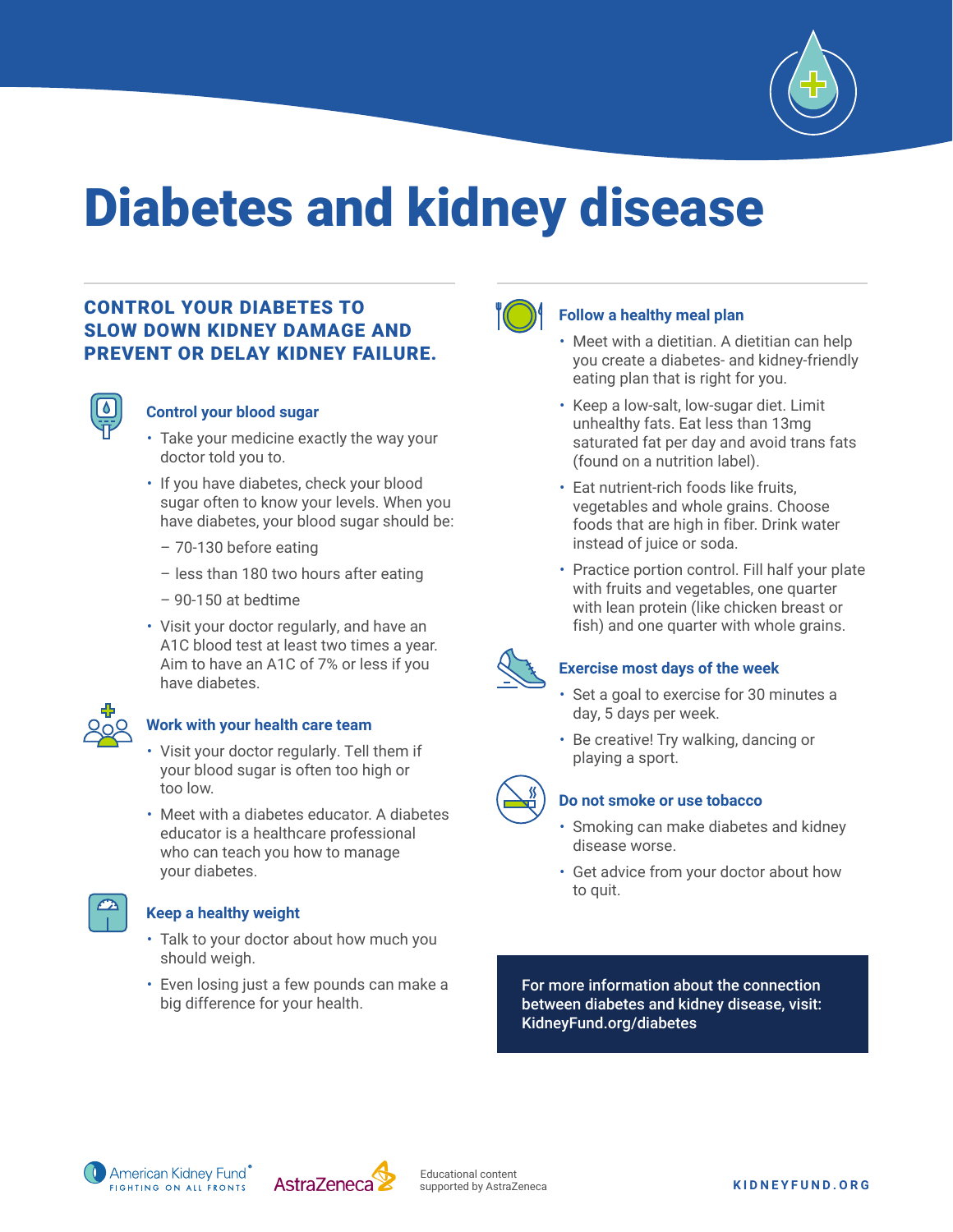

### Blood pressure and kidney disease

#### **High blood pressure is the second most common cause of kidney disease.**

Your heart pumps your blood through tubes (blood vessels) called arteries and veins. When your blood moves through the blood vessels, it pushes against the inside of them and creates pressure. Blood pressure is the pressure created inside your arteries and veins when your blood flows through.

#### BLOOD PRESSURE TEST

A blood pressure test measures how hard your heart is working to pump blood. It uses an inflatable cuff that tightens around your arm and slowly loosens. As it loosens, a meter measures the pressure in your arteries when your heart pumps.

- **Healthy blood pressure:** less than 120/80 (120 over 80)
- **High blood pressure:** 140/90 (140 over 90) or higher. **High blood pressure (hypertension)** means your heart is working too hard to pump your blood. It usually shows no signs. The only way to know if you have high blood pressure is to get tested.

A blood pressure test can be done by your doctor or nurse, at home, or in some pharmacies and grocery stores. Check your blood pressure regularly, and tell your doctor if you get a high result.

#### HIGH BLOOD PRESSURE AND YOUR KIDNEYS

#### **High blood pressure can cause kidney disease.**

When blood flows too forcefully through the tiny blood vessels in your kidneys, this can hurt or weaken these tiny vessels. Over time, this can lead to kidney disease.

#### **Kidney disease can cause high blood pressure.**

Healthy kidneys help control your blood pressure. When your kidneys do not work well, they do not do a good job controlling your blood pressure. This can cause high blood pressure.



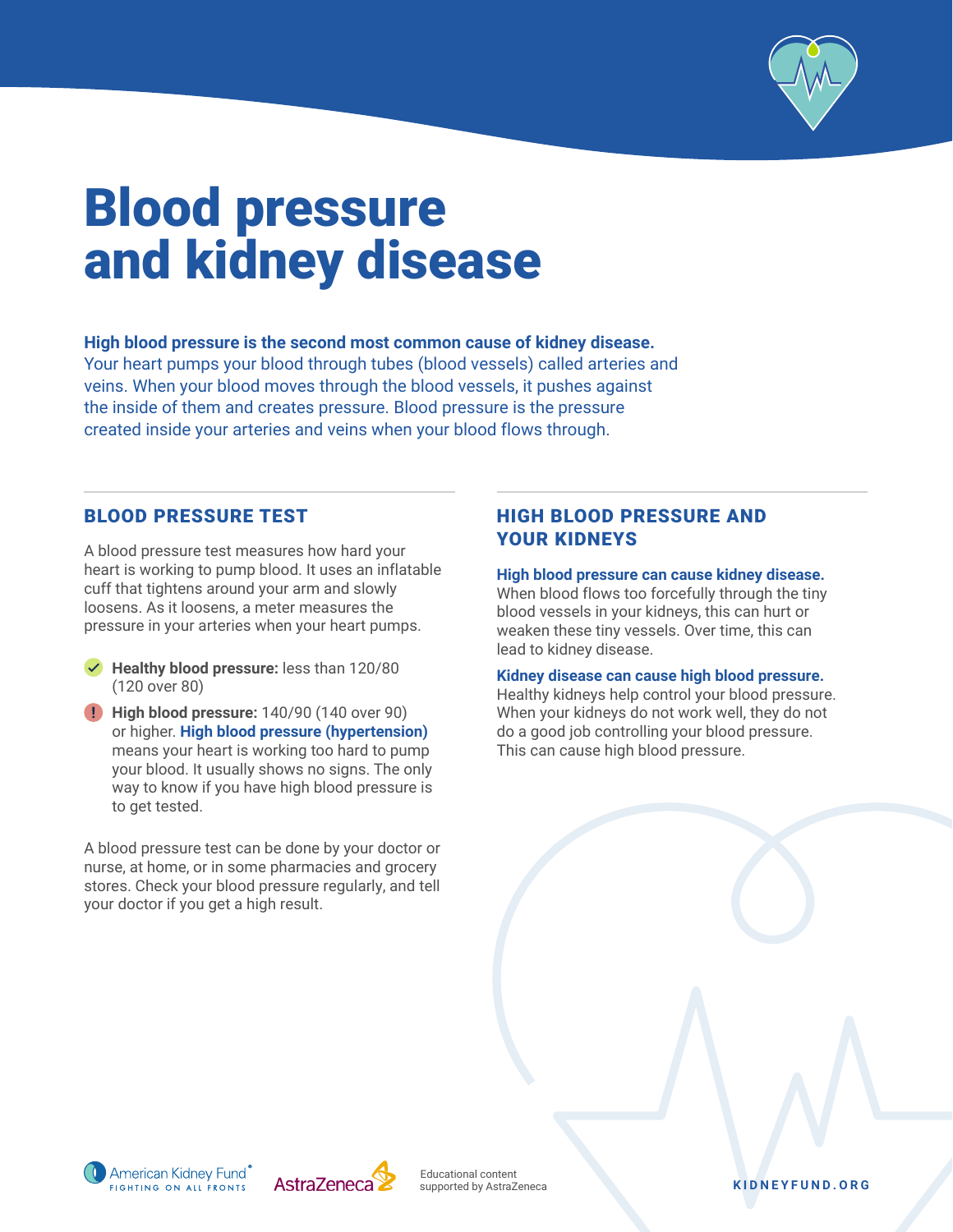

### Blood pressure and kidney disease

#### KEEP A HEALTHY BLOOD PRESSURE TO SLOW DOWN KIDNEY DAMAGE AND PREVENT OR DELAY KIDNEY FAILURE.



#### **Take your medicine every day, as directed**

- Skipping doses of your medicine can be harmful to your health.
- If your doctor told you to take medicine to lower your blood pressure, take your medicine exactly how your doctor told you to.



#### **Follow a heart-healthy meal plan**

- There are certain changes you can make in your diet that can help keep your heart healthy.
- Limit salt. Eat less than 2,300 milligrams (mg) of sodium (salt) per day.
- Limit unhealthy fats. Eat less than 13mg saturated fat per day and avoid trans fats (found on a nutrition label).
- Eat nutrient-rich foods like fruits, vegetables and whole grains.
- Talk to a dietitian about how to include heart-healthy foods in your kidney-friendly eating plan.



#### **Do not smoke or use tobacco**

- Smoking raises your blood pressure and can make kidney disease worse.
- Get advice from your doctor about how to quit.



#### **Exercise most days of the week**

- Exercise is important for heart health.
- Set a goal to exercise for 30 minutes a day, 5 days per week.
- Be creative! Try walking, dancing, or playing a sport. Keep a healthy weight
- Even losing just a few pounds can make a big difference for your health.
- Talk to your doctor about what a healthy weight is for you.



#### **Limit alcohol**

- Drinking too much can increase your blood pressure.
- Men should have no more than 2 drinks per day, women should have no more than 1 drink per day.



#### **Reduce stress**

- Stress can raise your blood pressure.
- Work with your doctor to learn ways to manage and cope with stress.

For more information about the connection between high blood pressure and kidney disease, visit: KidneyFund.org/hbp



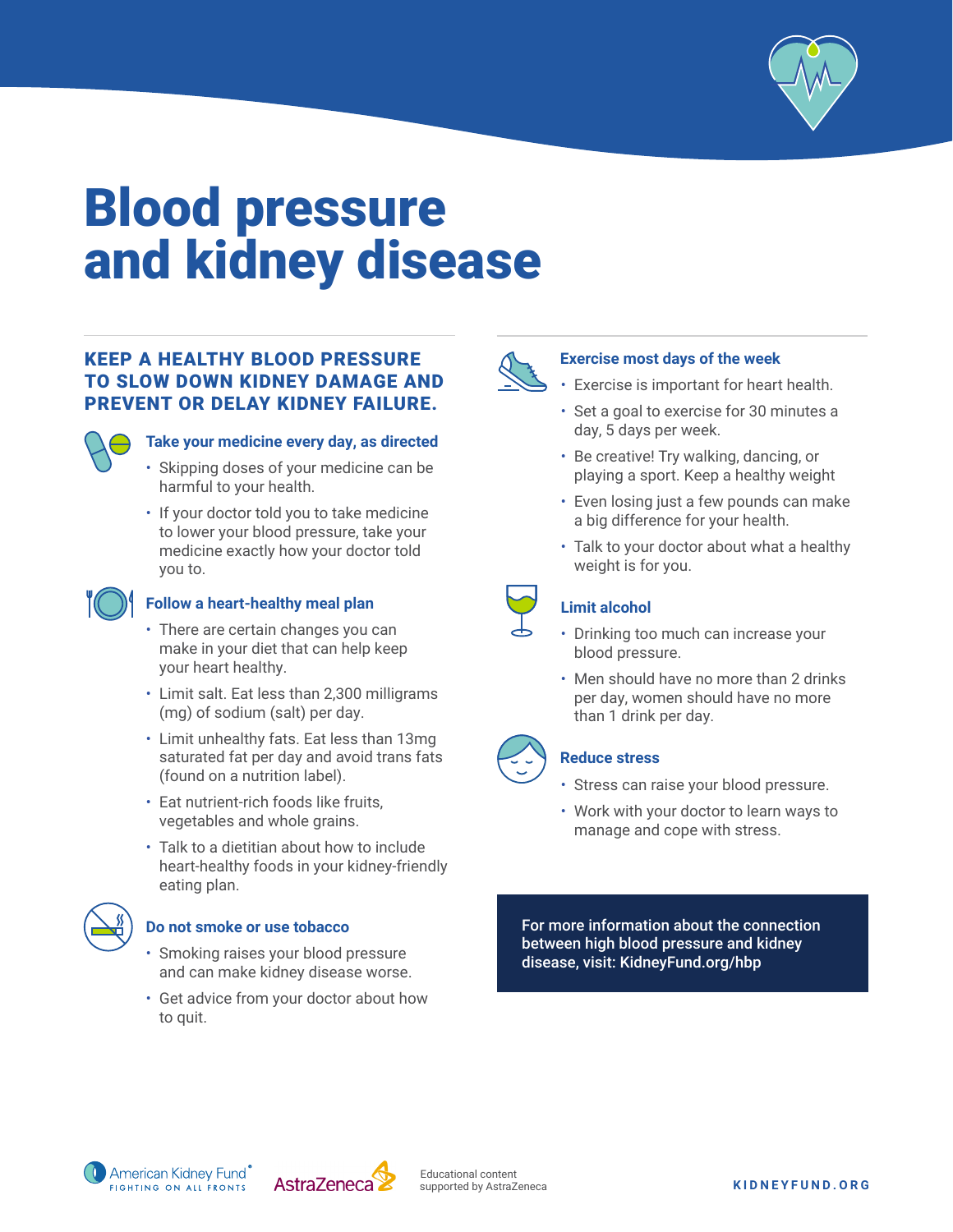

### How to delay or prevent kidney failure

Just because you were diagnosed with kidney disease does not mean that it will progress to kidney failure. Although damage cannot be fixed, you can take steps to keep your kidneys as healthy as possible for as long as possible and slow down the progression of your kidney disease.

#### KEEP YOUR KIDNEYS AS HEALTHY AS POSSIBLE.



If you have diabetes, control your blood sugar.



Keep a healthy blood pressure.



Follow a low-fat, low-salt diet.



Take all medicines as your doctor prescribes.



Do not smoke or use tobacco.



Set a goal to exercise for 30 minutes a day, 5 days per week.



Stay at a healthy weight.

#### WORK WITH YOUR HEALTH CARE TEAM TO CREATE A TREATMENT PLAN THAT IS RIGHT FOR YOU.

- **Have regular appointments with a nephrologist** to track your kidney disease and get your kidneys checked.
- **Meet with a dietitian** to help you create a kidney-friendly meal plan you can follow. Your doctor may recommend you limit fluids and certain nutrients.
- **Ask your doctor if there are any medicines you should take** to protect your kidneys, such as blood pressure medicines, like ACE inhibitors and ARBs.





Educational content supported by AstraZeneca

**KIDNEYFUND.ORG**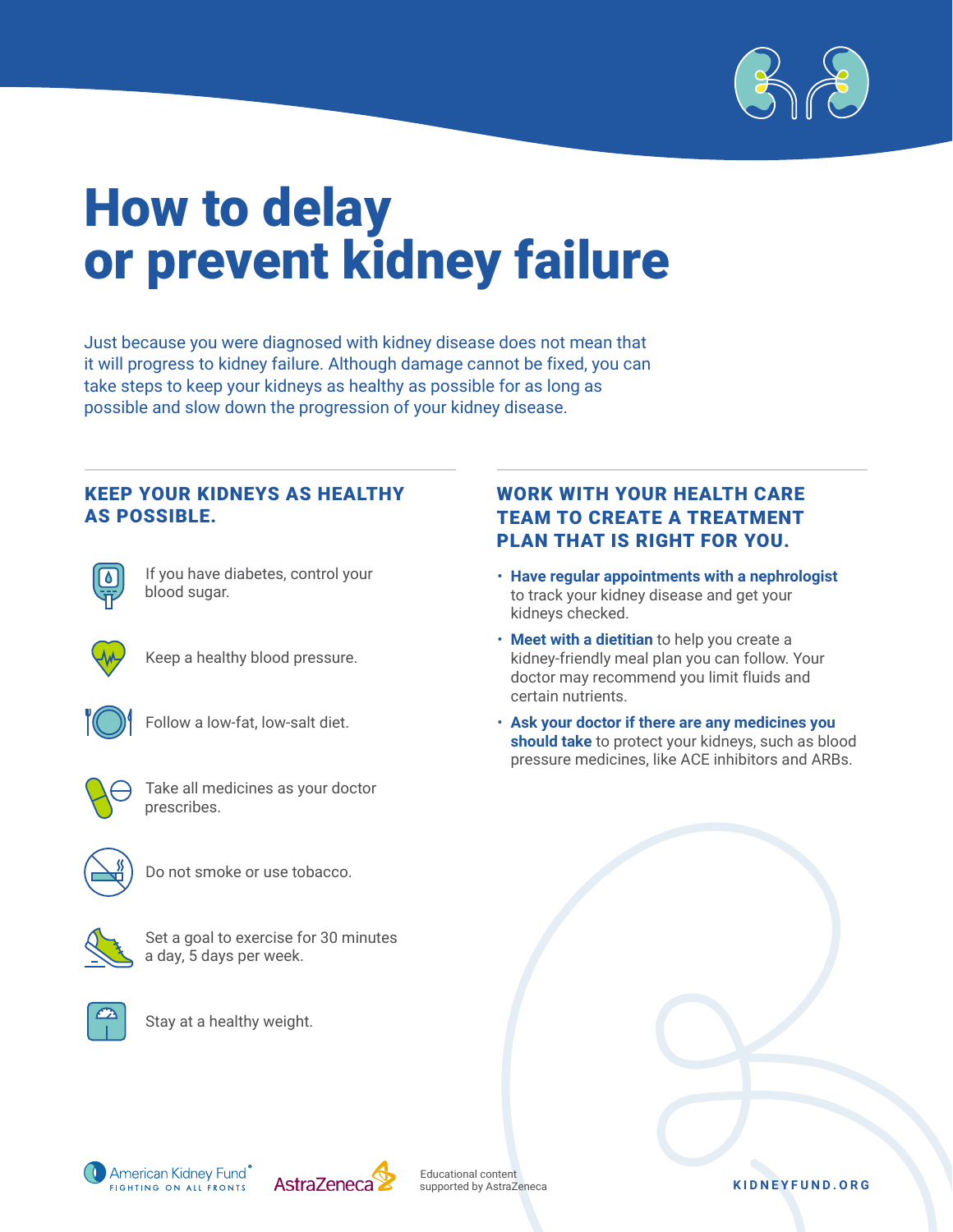

### How to delay or prevent kidney failure

#### KNOW WHAT PROGRESSION OF KIDNEY DISEASE MEANS.

**Progression** is the term used to describe kidney disease moving into higher stage numbers as it gets worse. The higher the number, the worse the damage and the less your kidneys work.

#### WHAT HAPPENS IF MY KIDNEYS FAIL?

Kidney failure, also called end-stage renal disease (ESRD) or end-stage kidney disease (ESKD), is the last stage of chronic kidney disease. When your kidneys fail, it means they have stopped working well enough for you to survive without dialysis or a kidney transplant. Diabetes and high blood pressure are the most common causes of kidney failure.

| <b>Stage of CKD</b>                | <b>EGFR</b>  | Do I have too much<br>protein in my urine? | What is my risk for kidney<br>disease progression? |  |
|------------------------------------|--------------|--------------------------------------------|----------------------------------------------------|--|
| No kidney disease                  | 60 or higher | <b>No</b>                                  | Low risk                                           |  |
| <b>Stage 1</b>                     | 90 or higher | <b>Yes</b>                                 | <b>Moderate risk</b>                               |  |
| <b>Stage 2</b>                     | 60-89        | <b>Yes</b>                                 | <b>Moderate risk</b>                               |  |
| <b>Stage 3a</b>                    | 45-59        | <b>Yes</b>                                 | <b>High risk</b>                                   |  |
| <b>Stage 3b</b>                    | $30 - 44$    | <b>Yes</b>                                 | <b>Very high risk</b>                              |  |
| <b>Stage 4</b>                     | $15 - 29$    | <b>Yes</b>                                 | <b>Very high risk</b>                              |  |
| <b>Stage 5</b><br>(kidney failure) | less than 15 | <b>Yes</b>                                 | <b>Very high risk</b>                              |  |



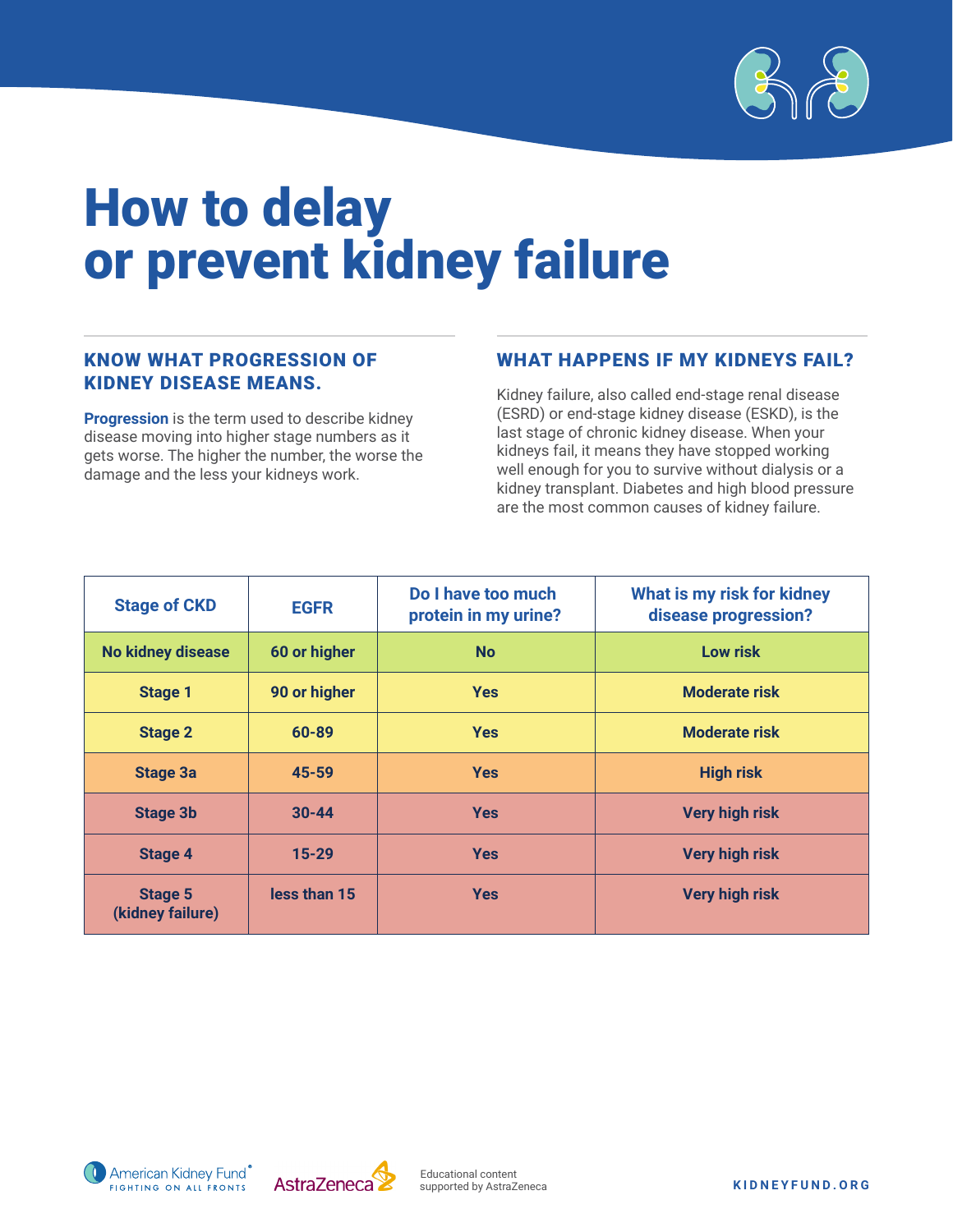

### Getting started: What to ask when newly diagnosed with CKD

After finding out you have kidney disease, you may have a lot of questions about your diagnosis and how your life may change. Set aside time to learn more about what it means to have kidney disease, what you can do to take care of yourself, and what your treatment options are. Talking to your doctor and other health care professionals can help you feel more empowered about managing life with kidney disease. Here are some key questions to ask:

#### QUESTIONS TO ASK ABOUT YOUR KIDNEY DISEASE DIAGNOSIS

- What stage of kidney disease do I have?
- What does my stage mean?
- How did I get kidney disease?
- If my kidney disease starts to get worse, will I feel the difference?
- If I have diabetes, high blood pressure, or both, what does that mean for my kidney disease?

#### QUESTIONS TO ASK ABOUT KIDNEY DISEASE MANAGEMENT

- What do I need to do to slow the progression of kidney disease?
- What new medicines will I need to take to manage my kidney disease?
- How often do I need to visit my primary care provider?
- Are there other specialists I should be seeing? How often?

#### QUESTIONS TO ASK ABOUT YOUR TEST RESULTS

- What tests did you do?
- What do my test results mean?
- Will you test my kidney disease at every visit?
- How long does it take to get the test results back?

#### QUESTIONS TO ASK ABOUT DIALYSIS AND TRANSPLANT

- What is kidney failure?
- Will I need to go on dialysis?
- What happens during a dialysis treatment?
- Will I need a kidney transplant?
- How do I get a kidney transplant?

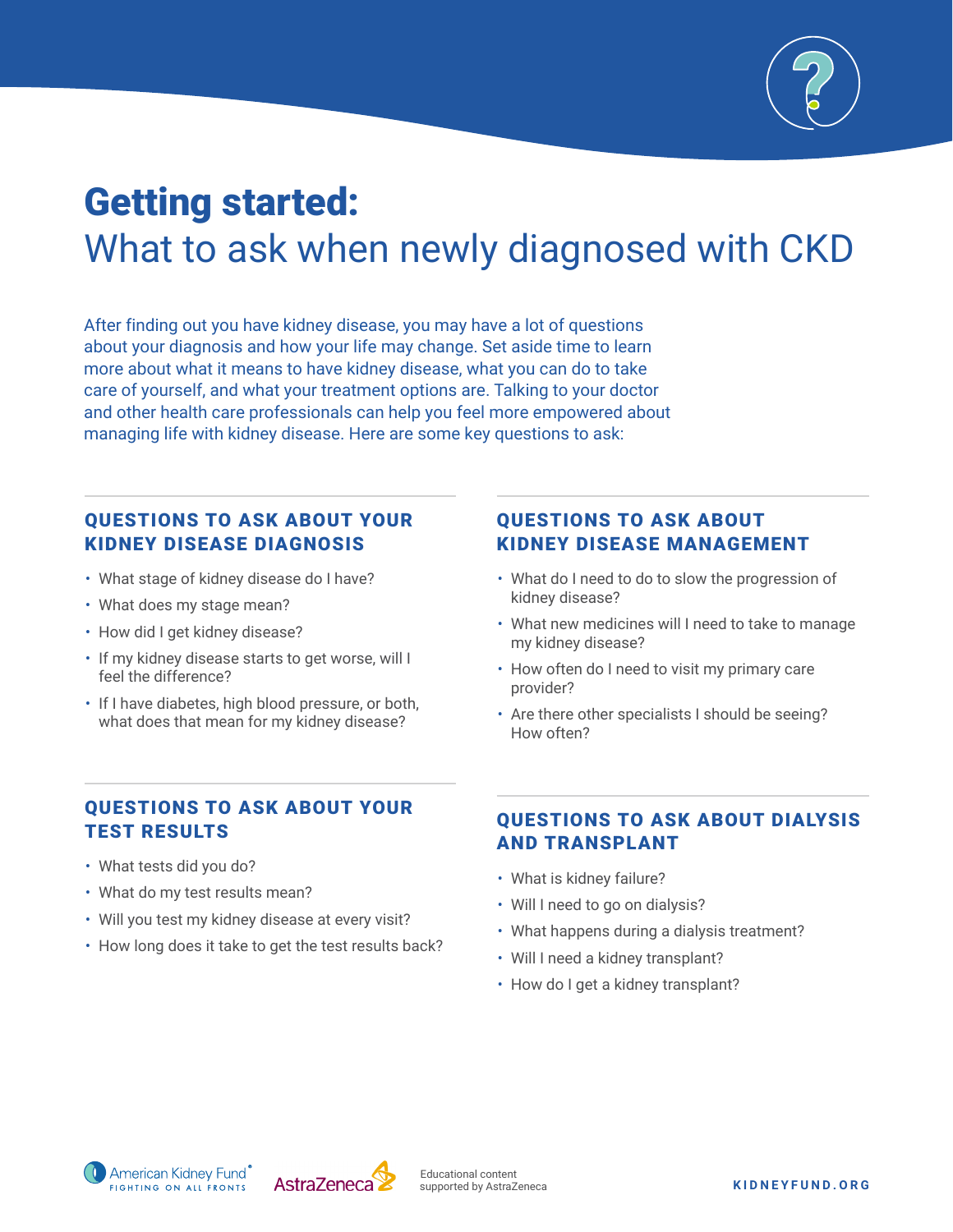

## Stages of chronic kidney disease

**There are 5 stages of chronic kidney disease (CKD)**, from very mild kidney damage in stage 1 to complete kidney failure in stage 5. The stages of kidney disease are based on the **estimated glomerular filtration rate, or eGFR number**, which measures how well your kidneys filter waste and extra fluid from your blood. In the early stages of kidney disease, your kidneys are still able to filter out waste from your blood. In the later stages, your kidneys must work harder to get rid of waste and may stop working altogether.

| <b>Stage of CKD</b>                | <b>EGFR</b>  | Do I have too much<br>protein in my urine? | What is my risk for kidney<br>disease progression? |
|------------------------------------|--------------|--------------------------------------------|----------------------------------------------------|
| <b>No kidney disease</b>           | 60 or higher | <b>No</b>                                  | <b>Low risk</b>                                    |
| <b>Stage 1</b>                     | 90 or higher | <b>Yes</b>                                 | <b>Moderate risk</b>                               |
| <b>Stage 2</b>                     | 60-89        | <b>Yes</b>                                 | <b>Moderate risk</b>                               |
| <b>Stage 3a</b>                    | 45-59        | <b>Yes</b>                                 | <b>High risk</b>                                   |
| <b>Stage 3b</b>                    | $30 - 44$    | <b>Yes</b>                                 | <b>Very high risk</b>                              |
| <b>Stage 4</b>                     | $15 - 29$    | <b>Yes</b>                                 | <b>Very high risk</b>                              |
| <b>Stage 5</b><br>(kidney failure) | less than 15 | <b>Yes</b>                                 | <b>Very high risk</b>                              |



The only way to track your kidney disease and know how well your kidneys are working is to get tested.





supported by AstraZeneca **KIDNEYFUND.ORG**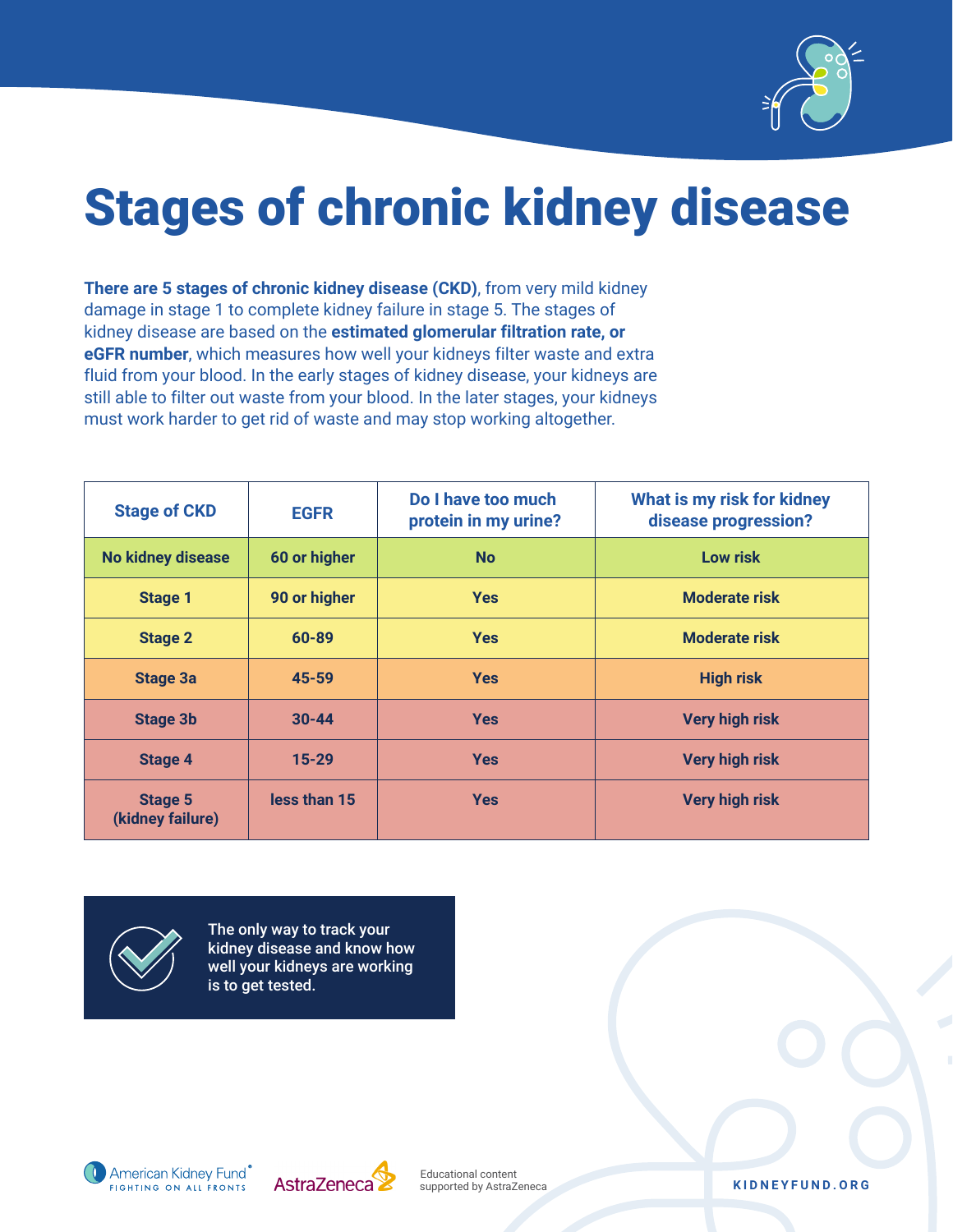

## Stages of chronic kidney disease



STAGE 1 CKD: **eGFR of 90 or higher with signs of very mild kidney damage**



STAGE 2 CKD: **eGFR Between 60 and 89 with signs of mild kidney damage**

#### **What are signs of kidney damage?**

Most of the time, an eGFR of 60 or higher means your kidneys are healthy and working well but in stages 1 and 2, there are other signs of kidney damage like:

- Protein in your urine (pee)
- Physical damage to your kidneys



Stage 3 CKD means there is some damage to your kidneys and they are not working as well as they should.

#### **Stage 3 is separated into two stages:**

- Stage 3a means you have an eGFR between 45 and 59
- Stage 3b means you have an eGFR between 30 and 44

Talk to your doctor about what you can do to keep your stage 1-3 kidney disease from getting worse. In these early stages of kidney disease, following a healthy lifestyle can help you prevent or delay kidney failure.



#### STAGE 4 CKD: **eGFR Between 15 and 29**

Stage 4 CKD means your kidneys are severely damaged, and are not working as they should. In stage 4, start talking with your nephrologist about how to prepare for kidney failure. Once your kidneys have failed, you will need to start dialysis or have a kidney transplant to live.

#### **What are the symptoms of kidney disease?**

Most people with stages 1-3 kidney disease do not have any symptoms. In stage 4 kidney disease, many people have symptoms such as:

- Swelling in your hands and feet
- Back pain
- Urinating (peeing) more or less than normal

Additional symptoms of kidney failure are:

- Itching
- Muscle cramps
- Feeling sick and throwing up
- Not feeling hungry
- Trouble breathing
- Trouble sleeping



An eGFR less than 15 means the kidneys are getting very close to failure or have completely failed. Stage 5 CKD is also called kidney failure or end-stage renal disease. If your kidneys fail, waste builds up in your blood, which makes you very sick. Once your kidneys have failed, you will need to start dialysis or have a kidney transplant to live. Talk to your doctor about how you can prepare.



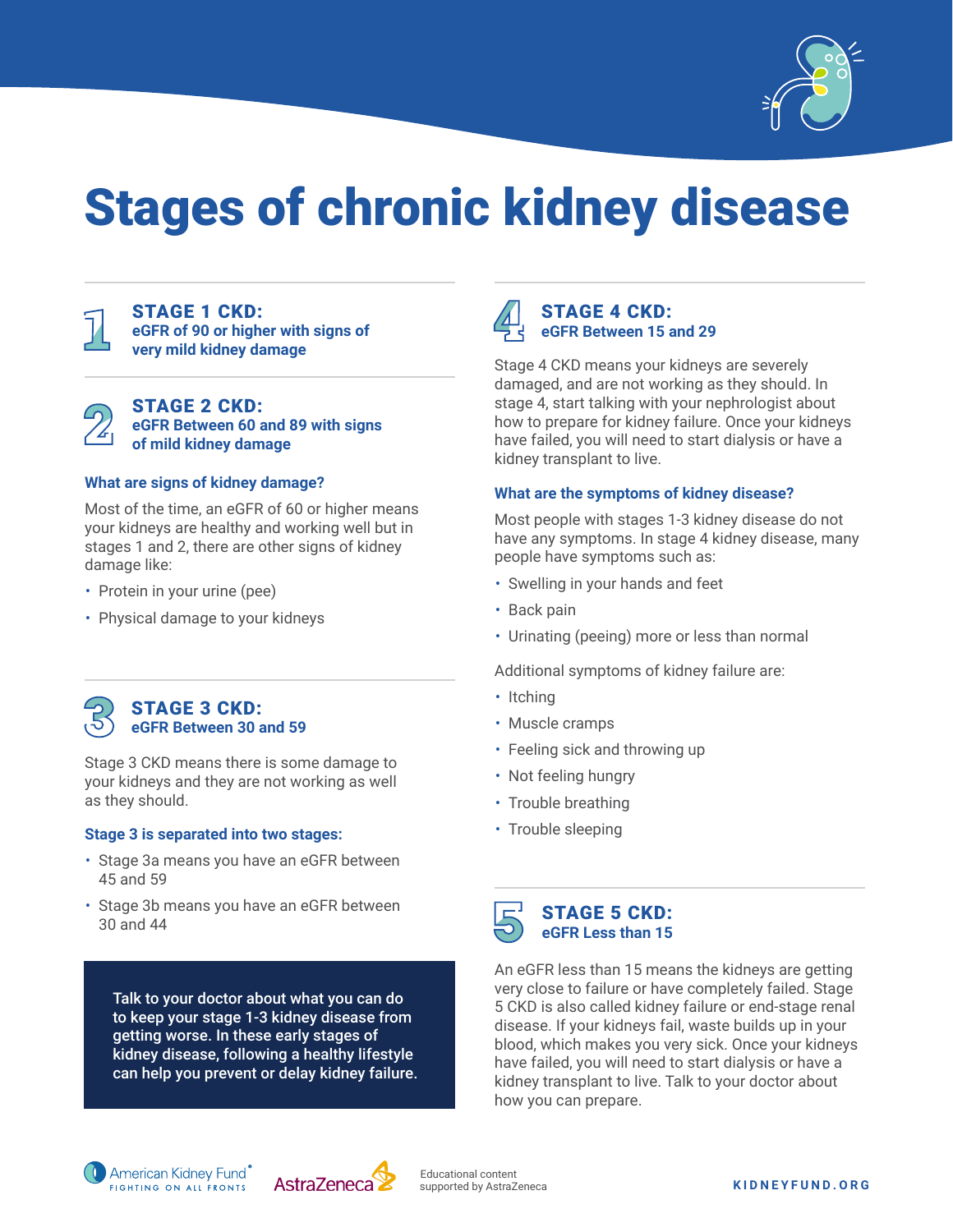

# Tests for kidney disease

#### BLOOD CREATININE TEST: ESTIMATED GLOMERULAR FILTRATION RATE (EGFR)

- The way doctors measure how well your kidneys filter waste from your blood is by the estimated glomerular filtration rate (eGFR).
- Your eGFR is a number based on blood tests and other factors.
- Healthy kidneys filter creatinine out of your blood. As your kidney disease gets worse, the amount of creatinine in your blood increases.



**eGFR less than 15** is kidney failure and you may need to start dialysis or have a kidney transplant.

**eGFR below 60 for 3 months or more** means you have kidney disease.

**eGFR of 60 or higher** usually means your kidneys are working the way they should.

#### URINE TEST

- A urine test looks for blood or protein (albumin) in your urine.
- A technician will look at a sample of your urine under a microscope to check for blood or protein.

**Increased amounts of blood or protein in your urine could be a sign that your kidney disease is getting worse.** 

#### BLOOD PRESSURE TEST

- A blood pressure test measures how hard your heart is working to pump your blood.
- High blood pressure is the second most common cause of kidney disease.
- Kidney disease can also cause high blood pressure.
	- **Healthy blood pressure:** Less than 120/80 (120 over 80)
	- **High blood pressure:** 140/90 (140 over 90) or higher

#### BODY MASS INDEX (BMI) TEST

- BMI is a measure of body fat based on your height and weight.
- Being overweight or obese can increase your risk of your kidney disease getting worse.

|              | <b>BMI</b>     |
|--------------|----------------|
| Underweight  | Less than 18.5 |
| Normal       | $18.5 - 24.9$  |
| Overweight   | $25 - 29.9$    |
| <b>Obese</b> | 30 or higher   |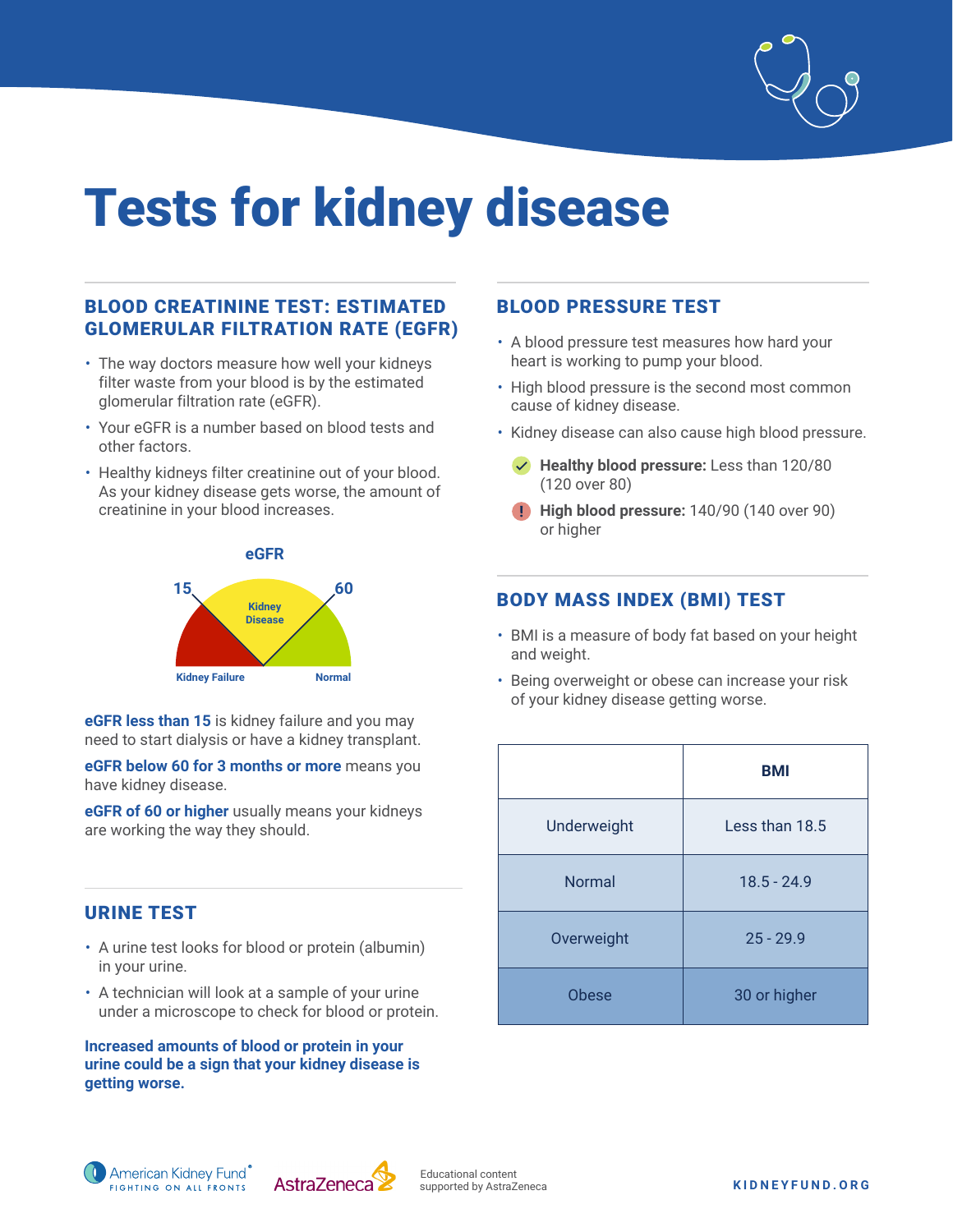

# Tests for kidney disease

#### TESTS FOR DIABETES

**Fasting glucose test:** measures how much glucose (sugar) is in your blood after fasting (not eating or drinking) overnight.

- Low risk of diabetes: less than 99
- **High risk of diabetes:** 100 or higher

**Non-fasting glucose test:** measures how much glucose (sugar) is in your blood about 2 hours after you have had something to eat or drink.

- **Low risk of diabetes:** less than 140
- **High risk of diabetes:** 140 or higher

**A1C blood test:** used to diagnose diabetes or measure how well you are managing your diabetes if you already have it. It measures the average amount of glucose (sugar) that has been in your blood over the last three months.

- **Normal:** less than 5.7%
- **Pre-diabetes:** 5.7%-6.4%
- **Diabetes:** 6.5% or higher

#### **If you have diabetes:**

- Check your blood sugar often to know your levels. In most cases, your blood sugar should be:
	- 70-130 before eating
	- less than 180 two hours after eating
	- 90-150 at bedtime
- Aim to have an A1C of 7% or less if you have diabetes.

#### IMPORTANT THINGS TO REMEMBER



**Diabetes and high blood pressure are the most common causes of chronic kidney disease and kidney failure.** 

**Keep a healthy blood sugar level and a healthy blood pressure to slow kidney damage and prevent or delay kidney failure.** 



**Treating kidney disease early may help prevent kidney failure. Take all medicines the way your doctor prescribes.**



**Get regular blood and urine tests to monitor your kidney disease and track how well your kidneys are working.**

For more information about testing for kidney disease, visit: KidneyFund.org/tests





Educational content

#### supported by AstraZeneca **KIDNEYFUND.ORG**